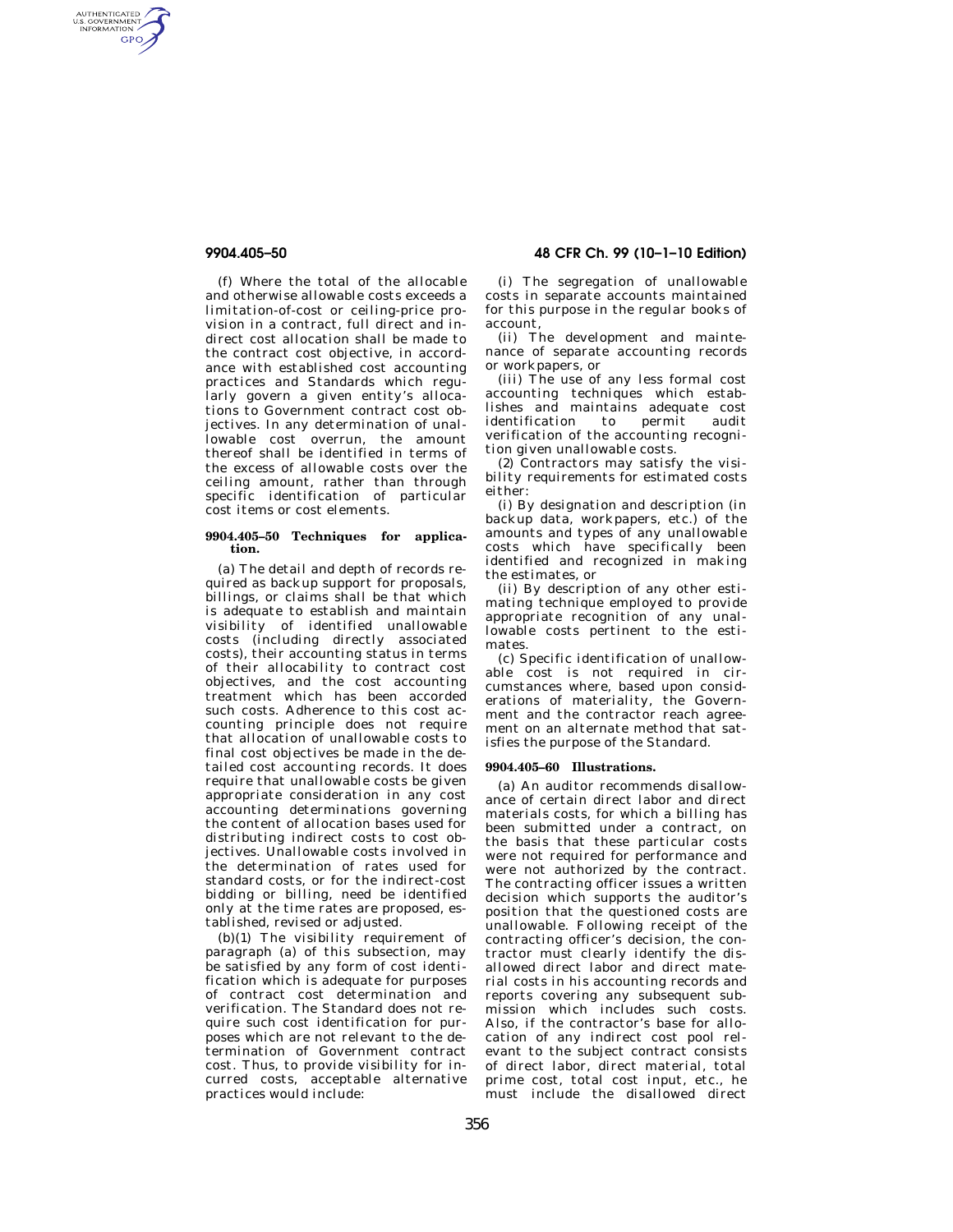# **CASB, OFPP, OMB 9904.405–60**

labor and material costs in his allocation base for such pool. Had the contracting officer's decision been against the auditor, the contractor would not, of course, have been required to account separately for the costs questioned by the auditor.

(b) A contractor incurs, and separately identifies, as a part of his manufacturing overhead, certain costs which are expressly unallowable under the existing and currently effective regulations. If manufacturing overhead is regularly a part of the contractor's base for allocation of general and administrative (G&A) or other indirect expenses, the contractor must allocate the G&A or other indirect expenses to contracts and other final cost objectives by means of a base which includes the identified unallowable manufacturing overhead costs.

(c) An auditor recommends disallowance of the total direct indirect costs attributable to an organizational planning activity. The contractor claims that the total of these activity costs are allowable under the Federal Acquisition Regulation (FAR) as ''Economic planning costs'' (48 CFR 31.205–12); the auditor contends that they constitute ''Organization costs'' (48 CFR 31.205–27) and therefore are unallowable. The issue is referred to the contracting officer for resolution pursuant to the contract disputes clause. The contracting officer issues a written decision supporting the auditor's position that the total costs questioned are unallowable under the FAR. Following receipt of the contracting officer's decision, the contractor must identify the disallowed costs and specific other costs incurred for the same purpose in like circumstances in any subsequent estimating, cost accumulation or reporting for Government contracts, in which such costs are included. If the contracting officer's decision had supported the contractor's contention, the costs questioned by the auditor would have been allowable ''Economic planning costs,'' and the contractor would not have been required to provide special identification.

(d) A defense contractor was engaged in a program of expansion and diversification of corporate activities. This involved internal corporate reorganiza-

tion, as well as mergers and acquisitions. All costs of this activity were charged by the contractor as corporate or segment general and administrative (G&A) expense. In the contractor's proposals for final Segment G&A rates (including corporate home office allocations) to be applied in determining allowable costs of its defense contracts subject to 48 CFR part 31, the contractor identified and excluded the expressly unallowable costs (as listed in 48 CFR 31.205–12) incurred for incorporation fees and for charges for special services of outside attorneys, accountants, promoters, and consultants. In addition, during the course of negotiation of interim bidding and billing G&A rates, the contractor agreed to classify as unallowable various in-house costs incurred for the expansion program, and various directly associated costs of the identifiable unallowable costs. On the basis of negotiations and agreements between the contractor and the contracting officers' authorized representatives, interim G&A rates were established, based on the net balance of allowable G&A costs. Application of the rates negotiated to proposals, and on an interim basis to billings, for covered contracts constitutes compliance with the Standard.

(e) An official of a company, whose salary, travel, and subsistence expenses are charged regularly as general and administrative (G&A) expenses, takes several business associates on what is clearly a business entertainment trip. The entertainment costs of such trips is expressly unallowable because it constitutes entertainment expense, and is separately identified by the contractor. The contractor does not regularly include his G&A expenses in any indirect-expense allocation base. In these circumstances, the official's travel and subsistence expenses would be directly associated costs for identification with the unallowable entertainment expense. However, unless this type of activity constituted a significant part of the official's regular duties and responsibilities on which his salary was based, no part of the official's salary would be required to be identified